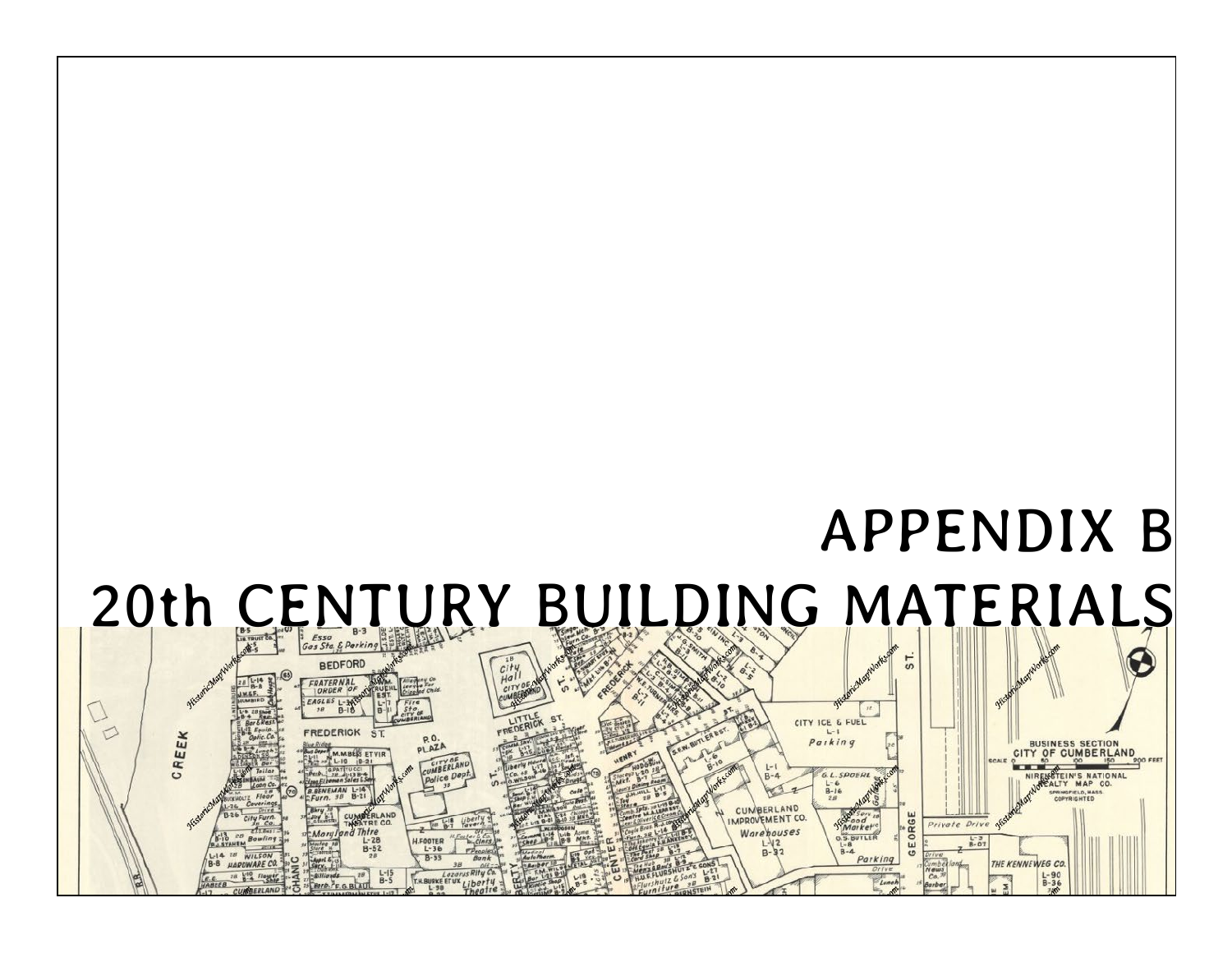### **20th Century Building Materials**

Twentieth-century materials like structural glass and metal siding, some of which the Historic Preservation Commission encourages to maintain and restore, are less understood than traditional wood, stone, and brick construction. This section is intended to provide an introduction to these "newer" 20th century materials and to provide some general maintenance guidelines for property owners dealing with building materials most common to the District. This appendix is not intended to encourage the use of many of these materials, as they are often incompatible with historic materials. It is crucial that property owners consult with the Preservation Coordinator and with the HPC before considering the use of replacement material.

### **Asbestos Cement**

### ROOFING

Asbestos cement was developed in the early 20th century when manufacturers began reinforcing Portland cement with asbestos fibers. This created a fire-resistant and durable material. In its early history, it was primarily used as insulation for heat generating equipment such as boilers $<sup>1</sup>$ </sup>

Asbestos-cement sheets were first developed and produced in 1907. It was around this time that shingles and panels for roofs and walls began to be manufactured in the United States.<sup>2</sup> The use of Asbestoscement as a roofing material was promoted by the National Board of Fire Underwriters, who, in 1916 underwent a campaign to advocate for the elimination of wood shingles, which were considered a fire hazard.<sup>3</sup>

By the 1920s, asbestos-cement roofing shingles were available in a variety of colors including grey, red and blue-black. These colors were designed to mimic slate and terracotta tiles.<sup>4</sup>

SIDING

Asbestos cement siding became popular in the first half of the 20th century. The earliest versions of this product consisted of individual shingles which were produced in square, rectangular, and hexagonal forms. In the late 1930s, long planks resembling weatherboard were produced and gained popularity. These early siding products had a smooth finish, but by the 1940s a product with a wood grained finish was produced and proved to be extremely popular.<sup>5</sup>



Asbestos siding (118 Hanover Street)

Asbestos siding was produced in a variety of colors. Shades of white, gray-pink, and gray-green were the most popular colors in the earlier years of asbestos siding production. In the 1950s, during the housing market boom in the United States, manufacturers began to offer the siding in a wider variety of colors. Deep browns, green, and coral were popular choices during that time. Asbestos siding was also frequently painted as homeowners tired of their color selections over the years.<sup>6</sup>

Asbestos siding and roofing products remained popular through the 1970s. Their use and production steeply declined after that time, as the United States Environmental Protection Agency began to regulate asbestos-containing materials.7

**Appendix B - Page 1**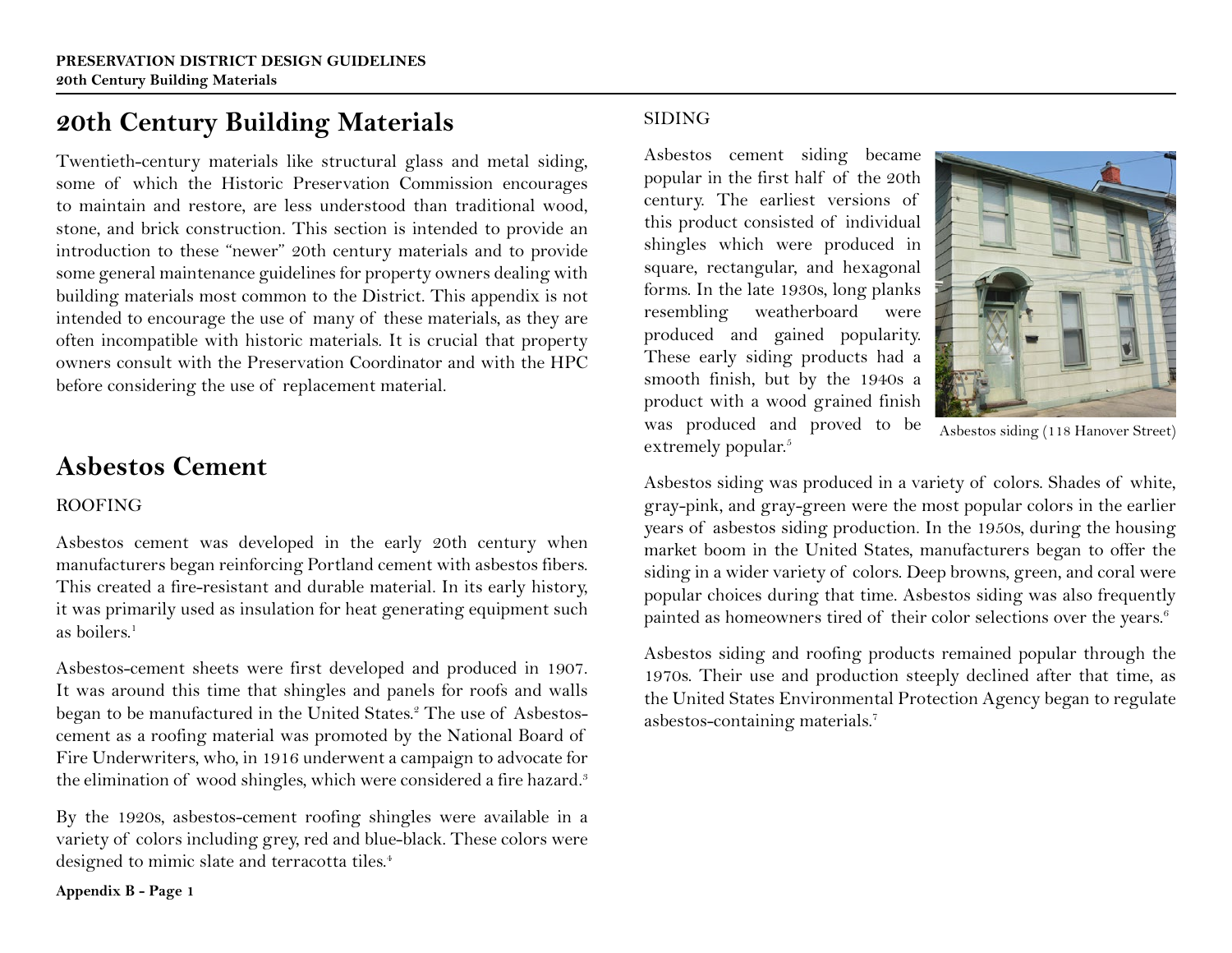# **Asphalt**

Asphalt roofing was developed in the mid-19th century. Early versions of the product were produced in the form of roll-roofing. These rolls were produced by coating sheets of felt with a bituminous substance, such as pine tar. Aggregates, such as cinders, gravel, crushed stone, and sand, were pressed into the tarred surface. The long strips of the product were sold in rolls, and installed on roofs as overlapping strips.<sup>8</sup>

By 1903, hand-cut asphalt shingles were gaining popularity. Rectangular and hexagonal shapes were the most popular, and generally, the roofer installing the product would custom cut the shingles from the roll roofing by hand. As the industry developed between 1900 and 1920, manufacturers introduced pre-cut asphalt shingles. Shingle sizes and shapes were became quite varied, and by the 1920s shingles were available in angular forms, curved and scalloped forms, and with random-cut ends to create a rustic look. The multi-tab strip shingle, which was a single shingle with notches to create the look of multiple shingles, was developed during this period.<sup>9</sup>

In the 1930s, with the onset of the Great Depression, manufacturers were forced to cut back production because of a general decrease in building in the country. Around that time, shingle dimensions and shapes became standardized, while the range of colors and textures in production increased. Textured shingles were popular in the 1940s and 50s, and blue was the most popular color (Forrest service and Jester).10

**Cast Stone** 

Cast stone is similar to concrete blocks, in that it is made from a highly refined form of concrete formed to mimic stone. It was generally seen as a cheaper alternative to natural stone. Cast stone blocks are formed from Portland cement and a mixture of fine and coarse aggregates and

**Appendix B - Page 2** 

is manufactured as veneers, blocks, and various decorative elements.<sup>11</sup>

Cast stone began to become commercially available in the late 1860s, as the demand for concrete products increased after the Civil War. By the

late 1920s, cast stone was available in various formulations to mimic many different types of natural stone. Construction was limited during the Great Depression and demand for cast stone dropped during the 1930s.<sup>12</sup>

Cast stone was generally used as if it were natural stone. It can be seen in a variety of applications including water tables, lintels, window sills, steps, quoins, belt courses, and other ornamental applications. It was used in residential as well as commercial and institutional buildings.13

Cast Stone (150 North Mechanic Street.)

## **Concrete Block / CMU**

Concrete block, or CMU (Concrete Masonry Unit), is a ubiquitous product. These pre-cast blocks of concrete are produced from a mixture of Portland cement and aggregates. The pre-cast blocks are generally hollow, with two to three interior voids. The CMU blocks we know today were developed ca. 1900 and have been consistently in use in American building construction since that time. CMU saw steady growth in popularity and use from its development at the turn of the century through 1920. In the early years, different manufacturers produced concrete blocks in various sizes, however, by 1924, a collection of different concrete block manufacturer associations agreed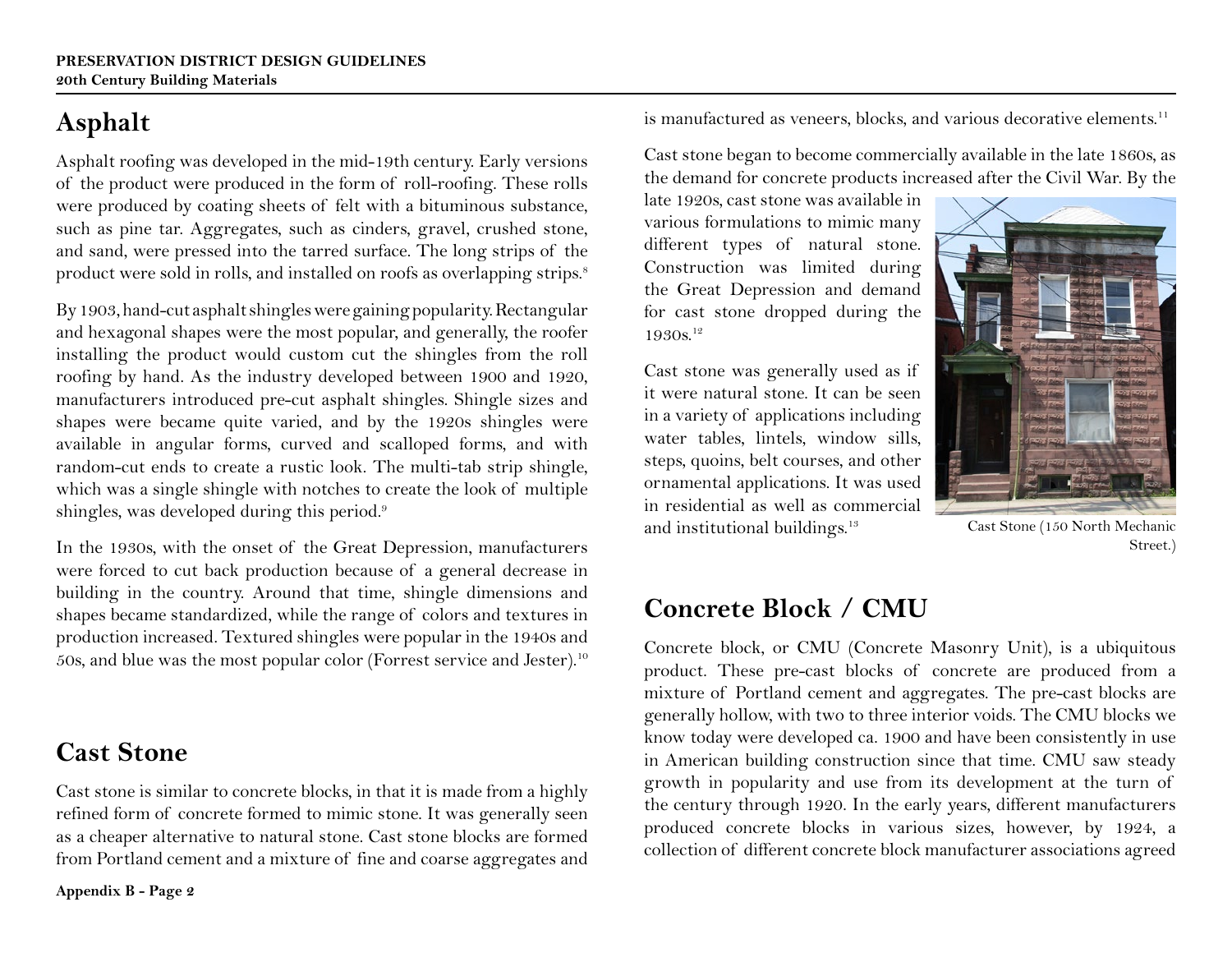on a standard size of 8-by-8-by-16 inches. By 1930, that size was by far the most common. As their popularity increased, improvements to their design and manufacture were made, including the introduction of lighter weight aggregates such as pumice and industrial byproducts including slag and cinders.<sup>14</sup>

Concrete blocks gained popularity because they were inexpensive and easier and faster to install than traditional masonry materials such as brick and stone.

Early CMU block manufacturing machines made blocks with decorative faces which imitated other materials like stone and brick or featured decorative elements like scrolls, wreaths, and roping in relief. The most popular decorative CMU blocks during the period spanning 1900 to 1930 was a rusticated block which imitated quarry-faced ashlar. After the 1930s, utilitarian plain-face blocks became the most popular.<sup>15</sup>

In the early 20th century, concrete blocks were commonly used for foundation and basement walls and as partition walls. Decorative rockfaced blocks were commonly used for foundations visible from the exterior, while plain-faced blocks were generally used for partitions and exterior walls. Such walls made from plain-faced blocks were covered with other materials such as plaster for interiors and stucco for exteriors.<sup>16</sup>

### **Metal Hardware**

### **STEEL**

Stainless steel was developed at the turn of the 20th century. In the late 1920s and early 1930s, stainless steel products began to be marketed for architectural purposes. Such products included stainless steel trim, hardware, elevator and entryway doors, as well as decorative spandrel panels for exterior use in store fronts and skyscrapers.<sup>17</sup>

### ALUMINUM

The earliest recorded American use of aluminum for an architectural purpose was a pyramidal aluminum cap which was cast for the Washington Monument in 1884, however, the manufacturing process was cumbersome and costly and wide scale use of the metal did not occur until the early 20th century, at which time processes for extruding aluminum made it possible to fabricates windows, doors, handrails and similar elements. These aluminum products flooded the market in the 1920s and steadily gained popularity. It was immensely popular in the Art Deco and Streamline Moderne styles.<sup>18</sup>

Aluminum was also used in numerous other architectural applications including spandrel panels and hardware for curtain wall construction, store front elements, window sashes and frames, trim, railings, grilles, and signs.19

# **Metal Siding**

### STEEL

The first patent for steel or "sheet-iron" siding was granted in 1903. In its early inception, it was used on a limited basis, as it was prone to rusting due to exposure to weathering. An Indiana machinist, Frank Hoess, sought to improve upon the steel siding by manufacturing it with interlocking flanges on the top and bottom to help seal out moisture. He patented his steel clapboard siding in 1939, and it was used in some small housing developments around that time, however, the onset of World War II placed a huge strain on the steel industry and the development and use of steel siding was stopped.<sup>20</sup>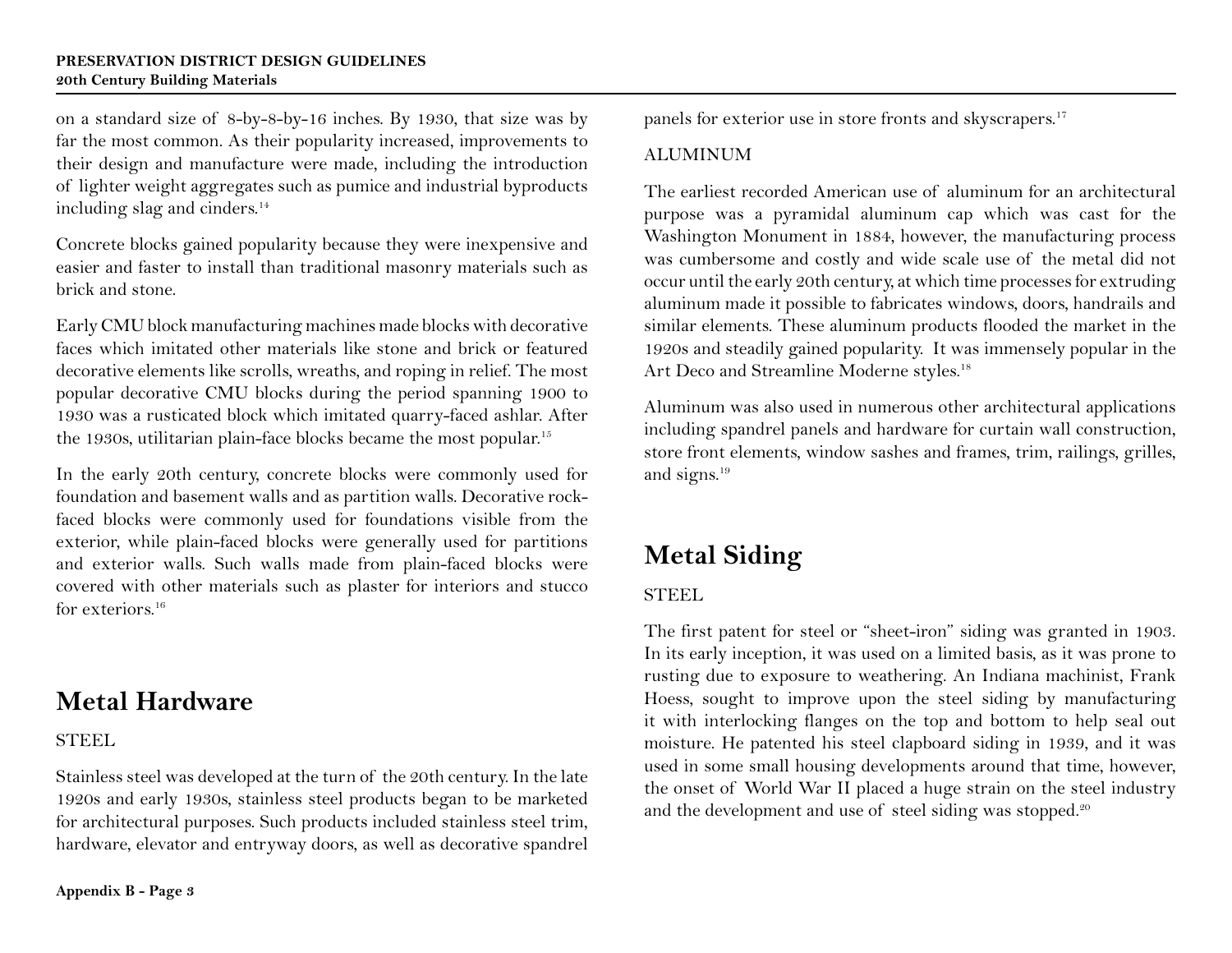#### ALUMINUM

After the War, the housing shortage revived interest in the metal siding industry. Around 1946, Hoess began producing his interlocking clapboard siding in aluminum rather than steel, as the material was lighter weight and more resistant to weathering. His product was generally installed in its raw form and left to weather or was primed and painted as wood would be. In 1947, Jerome Kaufman invented a process produce aluminum siding with a baked enamel coating and formed the Alside Company. In the early years, the siding was produced in a limited color scheme including white, gray and cream with additional pastel hues introduced as the products became more popular. The siding was produced in both smooth and textured surfaces, and accessories in aluminum such as soffits and trim were also produced.<sup>21</sup>

Aluminum siding was regarded as an inexpensive and durable material that could be installed easily and quickly. Manufacturers promoted aluminum siding as resistant to rot and fire. As the post-war demand for new houses declined, manufactures marketed



Aluminum siding at 49-51 North Centre Street

aluminum siding installation as a method to modernize buildings with old, "outdated" wooden siding. The use of aluminum siding peaked in the 1970s, as vinyl siding was popularized in the mid-1960s and quickly began to surpass aluminum as the preferred low-cost, lowmaintenance siding product.<sup>22</sup>

### **Metal Windows**

### STEEL

Metal windows were available as early as 1860 in the United States but did not become largely popular until after 1890. Advancements in technology around that time allowed the mass production of rolled steel windows which allowed them to be produced for a cost that could compete with conventional wood windows. The products were popular for their low cost, Steel upper-story windows at low maintenance needs, and fire resistance.



44 Baltimore Street

Steel windows were popular for industrial buildings at the turn of the 20th century and were also frequently used in domestic buildings and commercial properties through the mid-20th century and through the  $1960s.^{23}$ 

### **ALUMINUM**

Aluminum windows became popular in the United States in the early 20th century. Aluminum windows were regarded as a light-weight alternative to steel and came to be regarded as more durable than conventional wood windows.

### **Structural Glass**

Structural glass is the general term for colored opaque architectural glass slabs sold under a variety of common trade names including Carrara, Vitrolite, Opalite, Glastone, and Sani-Onyx. Structural glass was first developed around 1900 and was marketed for its sanitary properties. Because it was nonporous and could be produced in large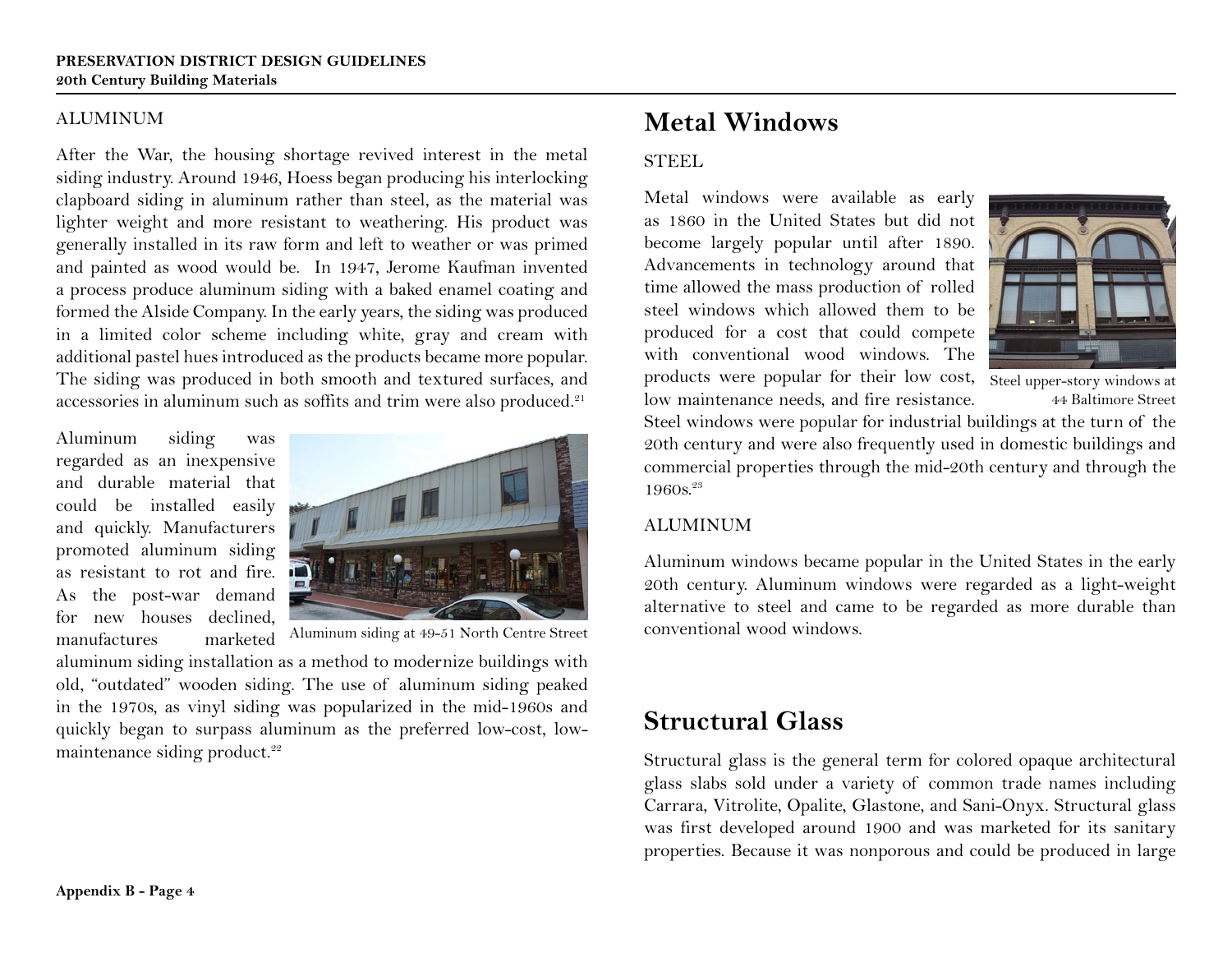#### **PRESERVATION DISTRICT DESIGN GUIDELINES 20th Century Building Materials**

sheets, it was desirable for uses in aseptic conditions such as in hospitals. Structural glass was generally used in utilitarian applications during the first two decades of the 20th century – it was commonly used as wainscoting and flooring in bathrooms, corridors, laboratories, and operating rooms, as well as for table tops and bank counters. $24$ 

Prior to the late 1920s, the majority of structural glass being produced in the country was available in black or white. In the 1930s, multiple manufacturers began to produce the product in a range of colors, and by the late 1930s, more



Structural glass storefront at 24-26 Centre Street

than 30 colors were available. In the earlier years, satin finishes in soft colors were the most popular, however, by the 1930s glossy finishes in vivid tones were in style.<sup>25</sup>

Structural glass achieved the peak of its popularity in the 1930s and 40s as Art Deco, Art Moderne, and Modernist were the height of fashion. The material was sometimes used as in spandrel applications in curtain wall construction but was also extensively marketed for modernizing the exteriors of existing store fronts and commercial buildings.<sup>26</sup>

# **Terra Cotta Tile**

Fired clay has been in use for pottery and building construction since ancient times. Architectural terra cotta production began in the United States in the late 1860s. While terra cotta tiles were a popular roofing material in some areas of the United States from colonial times through the 19th century, modern use of terra cotta tile generally focuses on cladding and decorative applications.<sup>27</sup>

Changes in building technology in the 1890s allowed the development of skeleton framed buildings which required a cladding system. Terra cotta was a popular and relatively inexpensive material for spandrel panels, mullions, belt courses, and cornices. These applications were popular in the 1910s and 20s. At the same time, individual ornamental elements were developed for smaller scale applications on storefronts and high-rise buildings.<sup>28</sup>

# **Vinyl**

### SIDING

Vinyl siding was developed in the early 1960s. The product is formed by extrusion and is designed to imitate wooden clapboard siding. The first vinyl siding products were produced by Crane Plastics, a manufacturer in Columbus, Ohio.<sup>29</sup>

In the early years of its production the blending of colors was done manually. It was a difficult process which resulted in an inconsistently colored product. Beginning around 1970, production methods and

formulations were changed. This resulted in a cheaper product which became available in a wide range of colors which helped to increase the product's popularity.30

By the late 20th-century, vinyl siding had generally come to replace aluminum siding as the preferred low-cost, low-maintenance siding in the United States.



Vinyl siding at 607 Washington Street

**Appendix B - Page 5**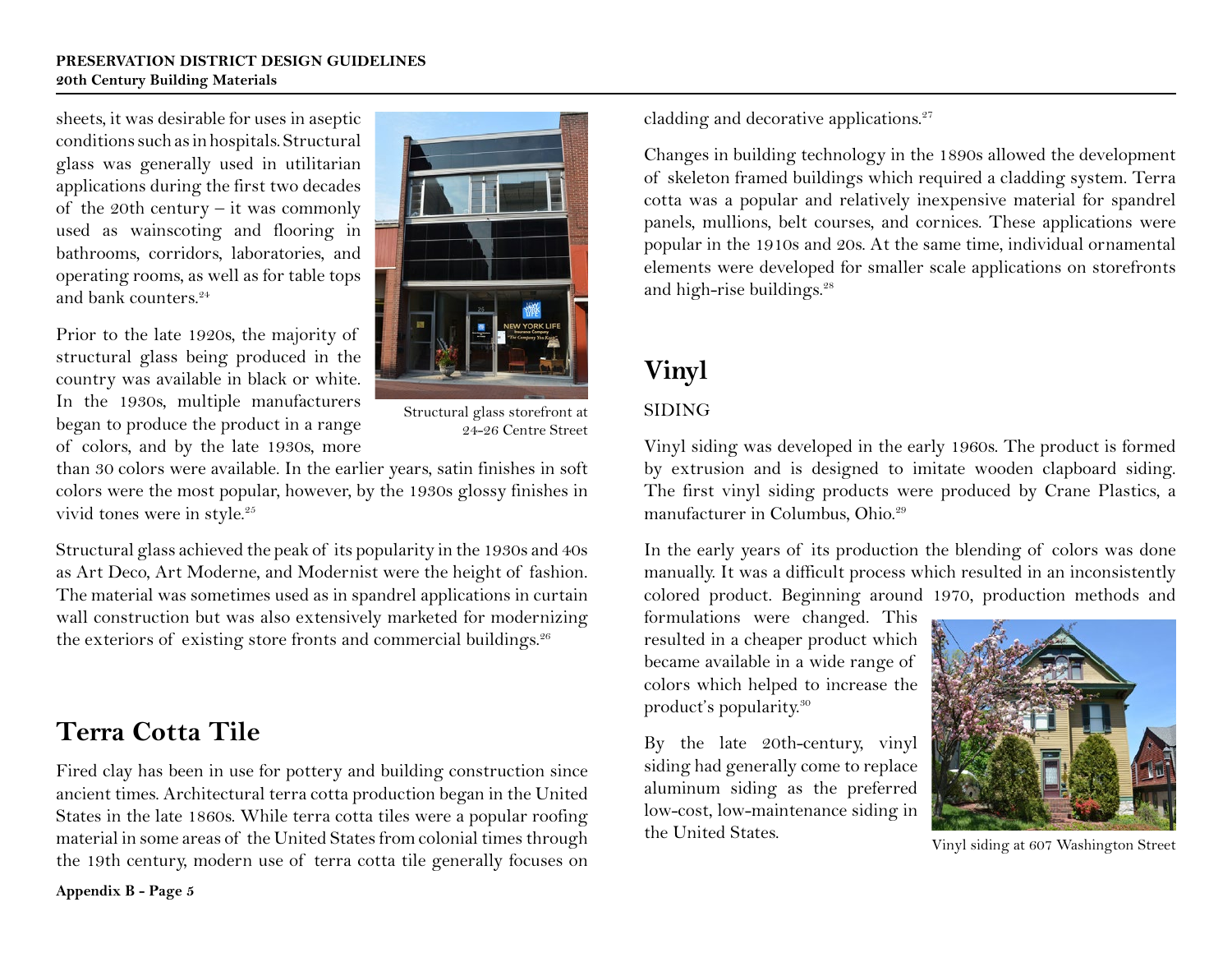#### WINDOWS

Vinyl windows were first produced in Germany in 1954. They were developed due to postwar wood shortages and high costs of aluminum in the country at that time. Vinyl windows were produced in the United States in the mid-1960s but did not gain widespread popularity until the mid to late-1970s. Vinyl windows were promoted for their insulating capacity and became popularized due to their competitive price with wood and metal windows.<sup>31</sup>



Vinyl window replacements on 138-140 Polk Street